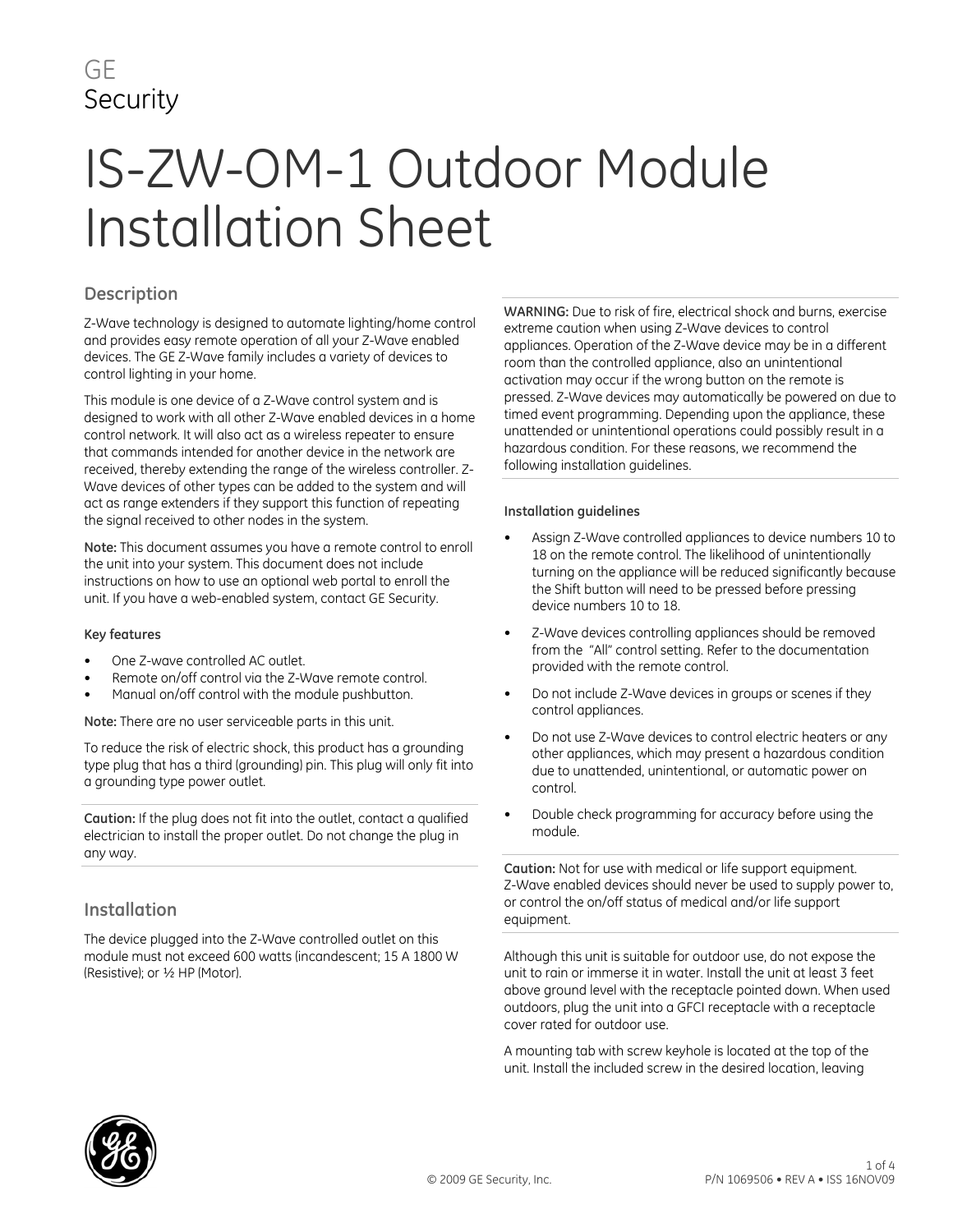approximately 3/16 in. of the screw exposed. Align the mounting tab with the screw head; slide the tab over the screw and let the unit drop down to lock it in place.

#### **Wireless range**

This device complies with the Z-Wave standard of open-air, line of sight transmission distances of 65 feet. Actual performance in a home depends on the number of walls between the remote control and the destination device, the type of construction, and the number of Z-Wave enabled devices installed in the control network.

#### **Z-Wave network**

Every Z-Wave enabled device acts as a signal repeater and multiple devices result in more possible transmission routes, which help eliminate "RF dead spots".

#### **RF range guidelines**

- Each wall or obstacle (such as a refrigerator or big screen TV) between the remote control or a Z-Wave device and the destination device will reduce the maximum range by approximately 25 to 30 percent.
- Brick, tile, or concrete walls block more of the RF signal than walls made of wooden studs and plasterboard (drywall).
- Wall-mounted Z-Wave devices installed in metal junction boxes will suffer a significant loss of range (approximately 20 percent) since the metal box blocks a large part of the RF signal.
- Z-Wave home control networks are designed to work properly alongside 802.11 wireless computer networks, Bluetooth and other 2.4GHz or 5.8GHz devices. Some baby cams, wireless video devices and older cordless phones using the 900MHz frequency range may cause interference and limit Z-Wave functionality. Many 900 MHz products have a switch to select channel "A" or "B". You may find that one of these channels will cause less interference than the other channel.

#### **Basic operation**

#### **Remote control**

GE Z-Wave remote controls provide control of an individual device, groups of devices, and scenes. Refer to the documentation provided with the remote control for details on its capabilities and instructions for adding and controlling devices.

When prompted by the remote control, tap the module pushbutton. The remote control should indicate that the action was successful. If the remote control indicates the action was unsuccessful, repeat the procedure.

Once the module is part of the network, the same basic procedure is used to add the module to groups or scenes. Refer to the remote control documentation for details.

#### **Manual control**

The module pushbutton allows you to manually turn the connected equipment on or off by pressing the button. This is a toggle switch; if the light is off, pressing the button turns the light on and vice versa.

**Note:** After a power failure, the module returns to its last used on/off state.

# **Advanced operation**

#### **All-on/all-off commands**

The module can be set to respond to all-on and all-off commands in up to four different ways. Refer to the remote control documentation for information on how to change this setting.

The four possible responses are:

- It will respond to all-on and the all-off commands (default).
- It will not respond to all-on or all-off commands.
- It will respond to the all-off command but will not respond to the all-on command.
- It will respond to the all-on command but will not respond to the all-off command.

#### **Restoring factory defaults**

All configuration parameters can be restored to their factory default settings by using the remote control to reset the device (delete it from the network).

#### **Over-current protection**

Over-current protection is provided by an internal fuse, which is not user serviceable. Check the home's circuit breakers before concluding that the product must be replaced.

# **Interoperability with Z-Wave devices**

A Z-Wave network can integrate devices of various classes. Although every Z-wave certified product is designed to work with all other Z-Wave certified products, the remote control includes the appropriate device classifications in order to control nonlighting Z-Wave devices.

# **Specifications**

| Power                                            | 120 VAC, 60 Hz                                                                                             |
|--------------------------------------------------|------------------------------------------------------------------------------------------------------------|
| Signal (frequency)                               | 908.42 MHz                                                                                                 |
| Maximum load for the Z-Wave<br>controlled outlet | 600 W Incandescent, 1/2 HP Motor or 1800<br>W (15 A) Resistive                                             |
| Range                                            | Up to 100 feet line of sight between the<br>wireless controller and the closest Z-<br>Wave receiver module |
| Water resistance rating                          | JIS CO920 protection grade 3<br>"Splash Proof Type"                                                        |
| Operating temperature                            | 14 to 140°F (-10 to 60°C)                                                                                  |
| Suitable for outdoor use                         |                                                                                                            |